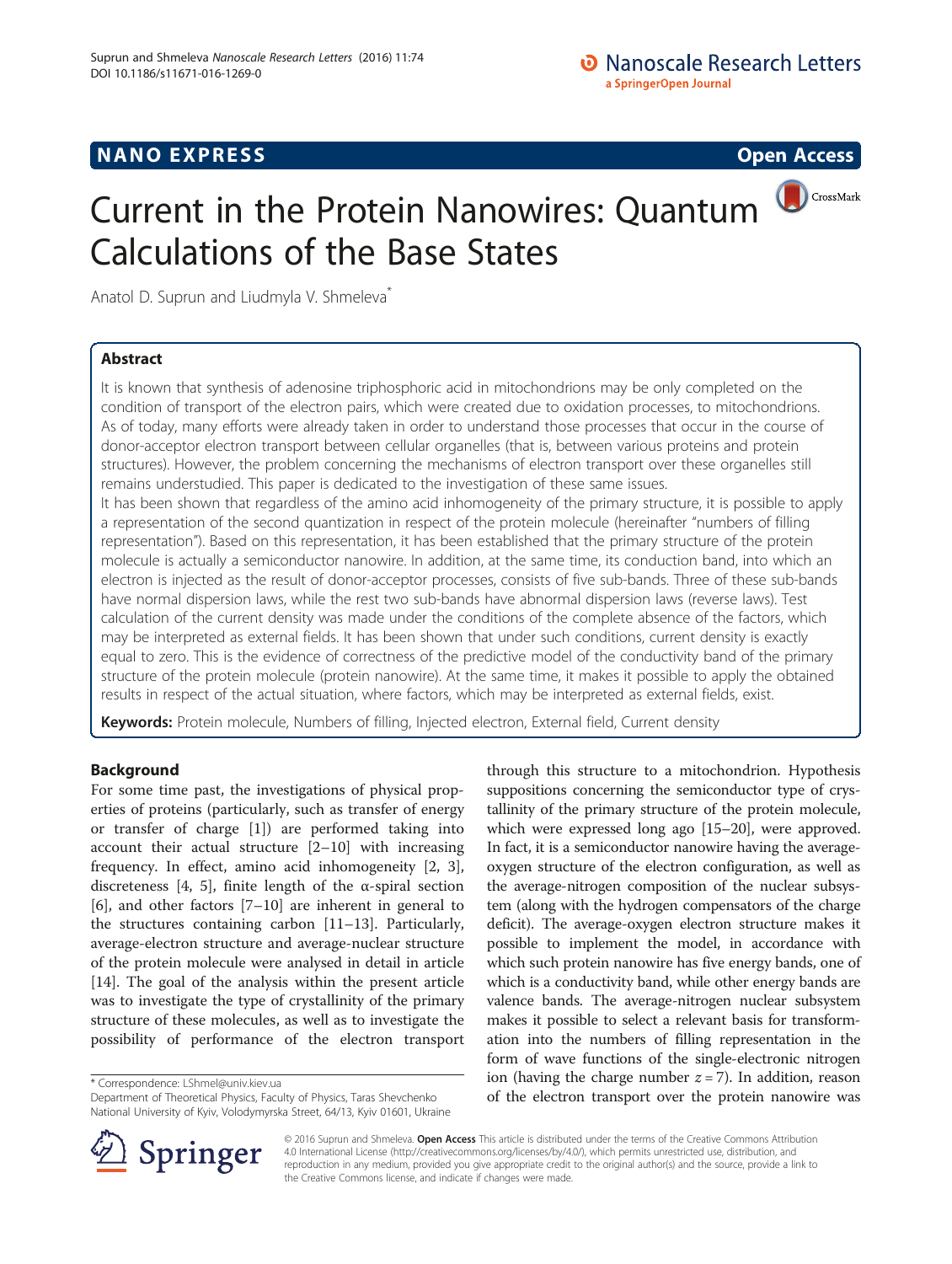clear, that is, the reason of actual existence of a microcurrent through the primary structure of protein in the absence of external fields. This reason is connected with the presence of residual electrostatic long-range field, which is connected with the inhomogeneous pattern of the system (this pattern is associated with the presence of radicals in the amino acids). It has been established that availability of not identical radicals has no any substantial influence upon the electron configuration of the protein molecule, because these radicals do not take part in the creation of the primary structure. However, at the same time, availability of such radicals adds substantial complexity to the elementary cell, and this fact has influence upon the structure of the spectrum of electronic states, particularly, upon the energy structure of the conductivity band. The structure of this band is the main subject of scientific research within the present article. And this subject of research is based on the fact that protein molecule in the zerothorder approximation is considered in the nitrogen-oxygen model [[14](#page--1-0)] in the conditions of the absence of all external influences, including those that are connected with the amino acid inhomogeneity of the protein molecule. It has been shown that in such conditions, which are idealised in respect of the external field, the electron, which was injected into the conductivity band, does not create any current. This is the evidence of correctness of the energy structure of the conductivity band, which was determined in this article.

## Methods

# Description of an Electron Injection to the Conductivity Band as an Excited State of a Protein Molecule

Energy operator of the primary structure of protein molecule (protein nanowire) in accordance with the numbers of filling representation was formulated in article [[14](#page--1-0)] as follows:

$$
\hat{H} = \sum_{f\mathbf{n}} \varepsilon_f b_{f\mathbf{n}}^+ b_{f\mathbf{n}} - \sum_{f\mathbf{n}} \sum_{\mathbf{I}} \sum_{g\mathbf{m}} / Q_{\mathbf{n}\mathbf{I}\mathbf{m}}^{fg} b_{f\mathbf{n}}^+ b_{g\mathbf{m}} + \n+ \frac{1}{2} \sum_{f\mathbf{n}} \sum_{g\mathbf{m}} \sum_{g'\mathbf{n}} \sum_{g'\mathbf{m}} V_{\mathbf{m}\mathbf{m}\mathbf{n}}^{fgf'g'} b_{f\mathbf{n}}^+ b_{g'\mathbf{m}}^+ b_{f'\mathbf{n}} \cdot b_{g'\mathbf{m}} \n+ \sum_{f\mathbf{n}} \sum_{g\mathbf{m}} \tilde{W}_{\mathbf{m}\mathbf{m}}^{fg} b_{f\mathbf{n}}^+ b_{g\mathbf{m}}.
$$
\n(1)

Double slash primes over the summation symbols point to the absence of those summands, where  $n = l = m$ . Matrix elements, which are included to this operator, have the following definitions  $\varepsilon_{\vec{F}} - (z/n_f)^2 \varepsilon_R$ . Subscript f of the energy  $\varepsilon_f$  points to the standard set of quantum numbers:  $f = \{n_f, l_f, m_f\}$ , where  $n_f = 1, 2, 3, \dots$  is the main quantum number, which belongs to the set *f*,  $l_f = 0, 1, 2, \ldots, n_f - 1$ 

is the orbital quantum number, while  $m_f = 0, \pm 1, \pm 2$ ,  $\ldots$ ,  $\pm$  *l<sub>f</sub>* is the azimuthal quantum number of the same set. Similar definitions exist for the sets  $g, f',$  and  $g'$  as well.  $\varepsilon_R \equiv \frac{m_e e^4}{2 \hbar^2}$  is the Rydberg energy, *z* is the charge number (for the average-nitrogen basis  $z = 7$ ). This energy is the same as the energy of the single-electronic nitrogen ion, while the total amount, which holds this energy, has physical significance of the considered system, within which any interactions between electrons and nuclei are absent.  $Q_{\bf n1m}^f \equiv \langle \varphi_{f\bf n}({\bf r}) | ze^2 / |{\bf r} - {\bf l}| |\varphi_{g\bf m}({\bf r}) \rangle$  is the modulus of the matrix element of the energy of interaction between an electron and all nuclei, which are situated in the spatial positions: l. Averaging is made in accordance with the quantum understanding over the hydrogenlike wave functions of the single-electronic nitrogen ion:  $\varphi_{f_n}(r)$ ,  $\varphi_{g_m}(r)$ . They are centred in respect of the spatial positions n, m; that is, they have the following property:  $\varphi_{f_n}(r) \equiv \varphi_f(r - n)$ . This property makes it possible to formulate simplified representations for the matrix elements, particularly, such representations, which only depend on the difference **n** − **m**.  $V_{\text{num}_{\text{min}}}^{\{gf/g\}}$  $\left\langle \varphi_{f\mathbf{n}}(\mathbf{r}_1)\varphi_{g\mathbf{m}}(\mathbf{r}_2) \right|$  $e^2/|\mathbf{r}_1-\mathbf{r}_2| \Big| \varphi_{f \mid \mathbf{n}}(\mathbf{r}_2)\varphi_{g \mid \mathbf{m}}(\mathbf{r}_1) \Big\rangle$  is the modulus of the matrix element of the electronic interaction energy, while  $\tilde{W}^{fg}_{nm} \equiv \left\langle \varphi_{fn}(\mathbf{r}) \right| W(\mathbf{r}) - (1/13) \sum_{\mathbf{l}} (ze^2/|\mathbf{r}-\mathbf{l}|)$ 

 $\left|\varphi_{\text{g m}}(\mathbf{r})\right\rangle$  is the matrix element of the difference of interaction energies of the electron with external influences. In this case,  $W(\mathbf{r})$  is the external field, while  $(1/13)$ 

 $\sum_{l} (ze^2/|\mathbf{r}-\mathbf{l}|)$  [\[14\]](#page--1-0) is the effective external field, which is l associated with the amino acid inhomogeneity. As it may be inferred from this definition, under certain circumstances for example,  $W(\mathbf{r}) \approx (1/13) \sum_{1}$ f or example,  $W(\mathbf{r}) \approx (1/13) \sum_{\mathbf{l}} (ze^2/|\mathbf{r}-\mathbf{l}|)$  this energy may be a negligible quantity.

Operators of occupation and operators of escapement (creation/annihilation operators) of the electronic states  $b_{f{\bf n}}^{+}$ ,  $b_{f{\bf n}}$  satisfy the anticommutation relations:

$$
b_{f\mathbf{n}}b_{g\mathbf{m}}^{+} + b_{g\mathbf{m}}^{+}b_{f\mathbf{n}} = \delta_{fg}\delta_{\mathbf{n}\mathbf{m}} \ ; \ b_{f\mathbf{n}}b_{g\mathbf{m}} + b_{g\mathbf{m}}b_{f\mathbf{n}} = 0 \ ; \ b_{f\mathbf{n}}^{+}b_{g\mathbf{m}}^{+} + b_{g\mathbf{m}}^{+}b_{f\mathbf{n}}^{+} = 0 \qquad (2)
$$

and act upon the functions of the filling numbers | … ,  $N_{f\mathbf{n}}$ ,  $\ldots$ ). Variables within these functions  $N_{f\mathbf{n}}$  will take only two values:  $N_{f\mathbf{n}} = 0$ , if the state is not filled-in, and  $N_{fn} = 1$ , if the state is filled-in. Influence of the operators  $b_{f\mathbf{n}}^+$ ,  $b_{f\mathbf{n}}$  upon the functions of the filling numbers is determined by the following relationships: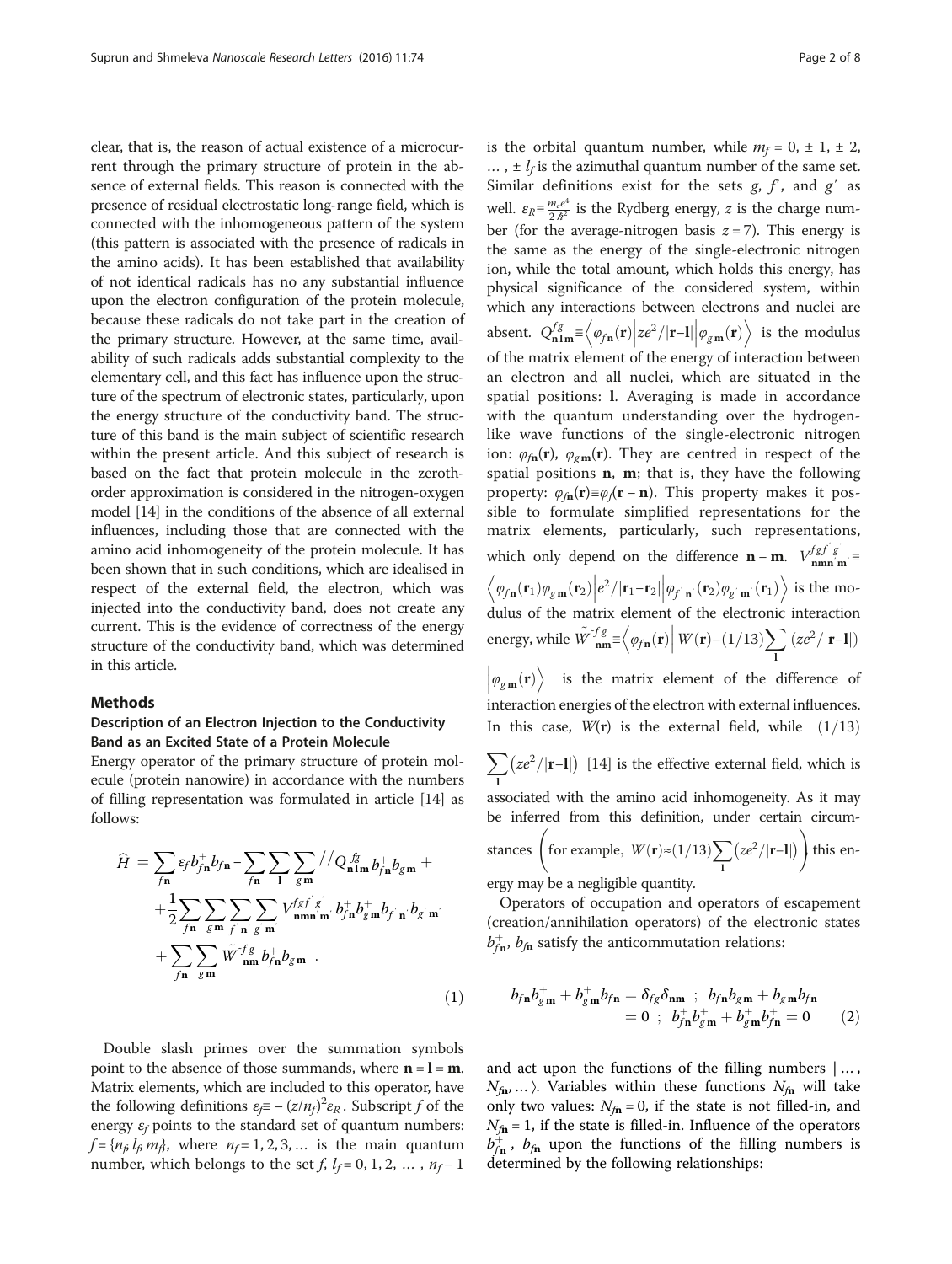$$
b_{f\mathbf{n}}^+ | \dots, N_{f\mathbf{n}}, \dots \rangle = (-1)^{\chi_{f\mathbf{n}}}(1 - N_{f\mathbf{n}}) | \dots, 1 - N_{f\mathbf{n}}, \dots \rangle; b_{f\mathbf{n}} | \dots, N_{f\mathbf{n}}, \dots \rangle
$$
  
= (-1)^{\chi\_{f\mathbf{n}}} N\_{f\mathbf{n}} | \dots, 1 - N\_{f\mathbf{n}}, \dots \rangle

Index of power  $\chi_{f\mathbf{n}}$  is equal to the quantity of the filled-in states, which are situated before the state  $fn$ .

State of the system under consideration (protein nanowire—electron, which was injected into the conductivity band  $f = c$ ) may be described with the help of the wave function as follows:

$$
|1\rangle = \sum_{\mathbf{n}} a_{\mathbf{n}} b_{c\mathbf{n}}^{+} |0\rangle \tag{3}
$$

Vacuum state  $|0\rangle$  of the entire system is determined in Eq. (3) in such a manner that filling numbers for all valence bands  $(E_f \langle E_c \rangle)$  at the zero temperature are equal to 1, while for all conductivity bands filling numbers are equal to 0. With the help of the anticommutation relations (2), it is not difficult to show that operation  $\langle 1 | 1 \rangle$ will be reduced to the equation:  $\langle 1|1 \rangle = \sum_{\mathbf{n}} |a_{\mathbf{n}}|^2$ . This is

the basis for formulation of the normalisation condition  $\langle 1 | 1 \rangle = 1$ . With the help of this condition, it is possible to attach probabilistic meanings to the values  $|a_n|^2$ , as well as attach meanings of the wave functions of the variable **n** to the values  $a_n$ . Orthogonality conditions are met as well:  $\langle 1 | 0 \rangle = \langle 0 | 1 \rangle = 0$ . With the help of averaging the operator (1) over functions (3), that is, due to execution of the operation  $E({a}) = \langle 1|\hat{H}|1\rangle$ , we will find the efficient functional in respect of the functions  $a_n$ :

$$
E({a}) = \sum_{\mathbf{n}\mathbf{m}}' w_{\mathbf{n}\mathbf{m}} + \sum_{\mathbf{n}} (\tilde{W}^{cc}_{\mathbf{n}\mathbf{n}} + D_{\mathbf{n}}^c) \cdot |a_{\mathbf{n}}|^2
$$
  
+ 2 $\sum_{\mathbf{n}\mathbf{m}}' M_{\mathbf{n}\mathbf{m}}^c a_{\mathbf{n}}^* a_{\mathbf{m}}$  (4)

In accordance with the above-presented meanings of the matrix elements  $Q_{n1m}^{fg}$ ,  $V_{nmn'm'}^{fgf'g'}$ , and  $\tilde{W}_{nm}^{fg}$ , the following values were introduced in the functional (4) for the energy of the protein molecule, which was excited

as the result of the injection of an electron.  $w_{nm} \equiv K_{n-m}/2$ 

$$
-\sum_{f}\left[N_{f\mathbf{0}}^{(T)}Q_{\mathbf{0},\mathbf{m-n},\mathbf{0}}^{~~f}-\sum_{g}N_{f\mathbf{0}}^{(T)}N_{g\mathbf{0}}^{(T)}\gamma_{\mathbf{n}\mathbf{m}\mathbf{m}\mathbf{n}}^{fg\,gf}\right]\quad\text{is the en-}
$$

ergy of the interatomic interaction. This interaction plays the leading part in the course of consolidation of the isolated atoms into the single-coupled system. In this case, additional values and meanings are introduced in order to simplify entries and records:  $K_{\mathbf{n}-\mathbf{m}} = (ze)^2/|\mathbf{n}-\mathbf{m}|$  is the direct Coulomb interaction between atomic nuclei and  $\gamma_{n,mn,m'}^{fgf'g'} \equiv V_{n,mn,m'}^{fgf'g'} - V_{n,mm,n'}^{fgf'f'}$ . Factors of the type  $N_{f0}^{(T)}$  are in fact Fermi-Dirac distributions. As concerns temperature,

these distributions have the following form with sufficient degree of accuracy:  $N_{f0}^{(T)} = \left[1 + \exp\{(E_f - \mu)/kT\}\right]^{-1}$ , where  $\mu$ is the chemical potential. In the conditions under consideration,  $\mu$  is determined by the following relationship:  $\mu$  $=(E_c + E_v)/2$ , where "c" subscript is used in order to denote the conductivity band, which is characterised by the lowest energy, while "v" subscript denotes the valence band, which is the closest one to the above-mentioned conductivity band. As concerns energies of  $E_f$  type in a certain approximation, in accordance with which it is possible to neglect the details concerning influence of the temperature, it may be worth to consider the following

relationship: 
$$
E_f \equiv N_a \left( \varepsilon_f + \sum_g \gamma_0^{fggf} \frac{\varepsilon_f}{\varepsilon_f} \right)
$$
. However, in

the cases where these details are essential ones, then:  $E_f \equiv$ 

$$
N_a \left( N_{f0}^{(T)} \varepsilon_f + \sum_g N_{f0}^{(T)} N_{g0}^{(T)} \gamma_{0}^{fggf} \right) \text{ on } (2)
$$
. In the absence of

the electron injection, the equilibrium-coupled state of the atomic system is determined by the minimum of energy  $w_{nm}$  over the vector components **n** – **m**.  $D_n^c \equiv -\sum$  $m(\neq n)$ 

$$
\left[Q_{0,\mathbf{m-n},0}^c - \sum_f N_{f0}^{(T)} \gamma_{\mathbf{n}\mathbf{m}\mathbf{m}\mathbf{n}}^{c} \right]
$$
 is an additional energy to

 $w_{nm}$ . This energy, as it may be seen from the structure of the functional (4), is substantially connected with the excitation and it disturbs the equilibrium state of the system. Such disturbance causes occurrence of nonlinearity in the system at the expense of the selfinfluence of the excitation due to the response of the crystal lattice to such excitation.  $\tilde{W}^{cc}_{\mathbf{n}\mathbf{n}} \equiv \langle \varphi_{c\mathbf{n}}(\mathbf{r}) | W(\mathbf{r}) -$ 

 $(1/13)\sum_{1}$  $(ze^2/|\mathbf{r}-\mathbf{l}|)\,|\varphi_{c\,\mathbf{n}}(\mathbf{r})\rangle$  represents influence of the

external fields (both actual and effective ones) upon the injected electron. In the case of availability, only actual external field, energy of s electron may be represented for the most part with the help of the following relationship:  $W(\mathbf{r}) = (\mathbf{r} \cdot \mathbf{J})$ , where J – is the vector force constant (in respect of the variable r). Then:

$$
W_{nn}^{cc} = \langle \varphi_c(\mathbf{r}-\mathbf{n}) | (\mathbf{r} \cdot \mathbf{J}) | \varphi_c(\mathbf{r}-\mathbf{n}) \rangle
$$
  
=  $\langle \varphi_c(\mathbf{p}) | ((\mathbf{p}+\mathbf{n}) \cdot \mathbf{J}) | \varphi_c(\mathbf{p}) \rangle = (\mathbf{p}_{cc} \cdot \mathbf{J}) + (\mathbf{n} \cdot \mathbf{J})$ 

As concerns the above-shown basis in the form of wave functions of the single-electronic ion, the following condition is always met:  $\rho_{cc} = 0$ . Then the considered energy of the external field is reduced to the following form:  $W_{nn}^{cc} = (\mathbf{n} \cdot \mathbf{J})$ . At last, the matrix element  $M_{nm}^{c,c}$ ,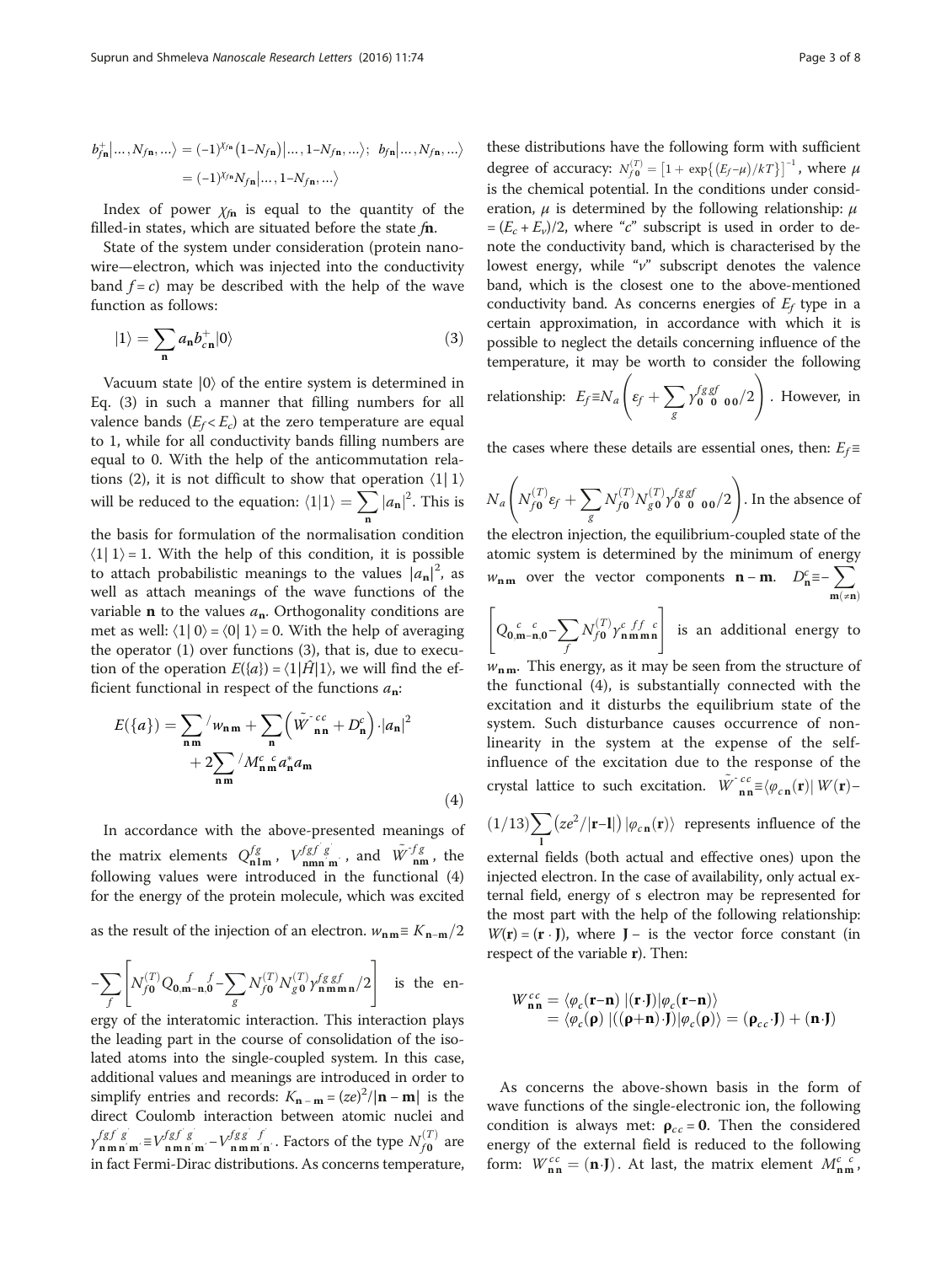which is included to the functional (4), is determined with the help of the strict equality:  $M_{nm}^c = -(1/2)$ 

 $\sum$ l  $Q_{\mathbf{0},\mathbf{l}-\mathbf{n},\mathbf{m}-\mathbf{n}}^{\ \ c}$  -  $\sum$ f  $\left[Q_{\mathbf{0},\mathbf{I}-\mathbf{n},\mathbf{m-n}}^{c} - \sum_{f,\mathbf{0}} N_{f\mathbf{0}}^{(T)} \gamma_{\mathbf{n}11\mathbf{m}}^{eff} \right]$ . It is an additional sum-

mand to the energy (in the same manner as  $D_n^c$ ) and describes dynamics of excitation, if it would be considered as a quasi-particle, that is, as the object of a classic type. That is, the matrix element  $M_{\mathbf{n}\mathbf{m}}^{c}$ , being the part of energy of the system, is the actual value and it satisfies the following condition:  $M_{nn}^{c\ c} = M_{nn}^{c\ c}$ . Then it is possible to reduce functional (4) to the following final form:

$$
E({a}) = \sum_{\mathbf{n}\mathbf{m}}' \langle w_{\mathbf{n}\mathbf{m}} + \sum_{\mathbf{n}} \left( \tilde{W}^{c}{}_{\mathbf{n}\mathbf{n}}^{c} + D_{\mathbf{n}}^{c} \right) \cdot |a_{\mathbf{n}}|^{2} + \sum_{\mathbf{n}\mathbf{m}}' \langle M_{\mathbf{n}\mathbf{m}}^{c} (a_{\mathbf{n}}^{*} a_{\mathbf{m}} + a_{\mathbf{m}}^{*} a_{\mathbf{n}}) \tag{5}
$$

Such detailed meanings of the values, which are included to the functional (5), are required in order to have further possibilities for analysis of the issues under consideration not only at the quality level, but in order to make adequate quantitative estimates (which are important ones for the diagnostic and treatment understanding) as well.

# Results and Discussion

## States of Conductivity of the Protein Molecule

Regardless of the fact that the primary structure of the protein molecule has a spiral form (α-spiral), we will analyse this structure as a linear one. This is explained by the fact that taking into account the spirality of its form is only important in the cases where direction of the external electric field does not coincide with the axis of the α-spiral. Then, the injected electron is in the conditions of the spatial-periodical field, and this problem will require a special analysis and discussion. In this case, the question is connected with calculation of the conductivity states, upon which configuration of the protein nanowire in the conditions of absence of external fields has only a slight impact. Therefore, we will restrict our analysis with linear structure in order to simplify the discussion.

In order to ensure approximation of the linearly elongated protein nanowire, spatial variables  $n, m$  in the functional (5) will loose their vector nature, and functional (5) will have the following form:

$$
E({a}) = \sum_{nm}^{ } / w_{nm} + \sum_{n} \left( \tilde{W}^{c c}_{nn} + \sum_{m(\neq n)} D^{c c}_{nm} \right) |a_{n}|^{2}
$$

$$
+ \sum_{nm}^{ } / M^{c c}_{nm} (a_{n}^{*} a_{m} + a_{m}^{*} a_{n})
$$
(6)

In addition, the above equation in this case takes into account the following notion:  $D_n^c = -\sum_{n=1}^{\infty}$  $\mathbf{m}(\neq\mathbf{n})$  $Q_{\mathbf{0},\mathbf{m}-\mathbf{n},\mathbf{0}}^c$  –  $\sum$  $\left[Q_{\mathbf{0},\mathbf{m}-\mathbf{n},\mathbf{0}}^{c}$  -  $\sum_{f} N_{f\mathbf{0}}^{(T)} \gamma_{\mathbf{n}\mathbf{m}\mathbf{m}\mathbf{n}}^{c}$ 

from which it is possible to obtain an expression:  $D_{nm}^{cc}$ =-

$$
\left(Q_{0,\mathbf{m-n},0}^c - \sum_{f} N_{f0}^{(T)} \gamma_{\mathbf{n} \mathbf{m} \mathbf{m} \mathbf{n}}^{cf} \right),
$$
 and for the spatially one-di-  
imensional situation, which is under consideration, the ex-  
pression will be as follows:  $D_{nm}^{cc} = -\left(Q_{0,m-n,0}^{c-c} - \sum_{f} N_{f0}^{(T)} \gamma_{nmmn}^{cf} \right)$ .  
Now, we will use the approximation of the nearest

Now, we will use the approximation of the nearest neighbours, which is typical for the one-dimensional molecular structures, when all double amounts of the functional (6) will only take into account the summands, which correspond to the neighbouring atoms:  $m = n + R_n$ , where  $R_n$  is the distance between neighbouring atoms (this distance may be different for different values of  $n$ ).

If we will analyse the structure of the periodically recurring molecular group in the proteins (in fact, it is the structure of the averaged amino acid residual) [\[14\]](#page--1-0), then, in accordance with the nitrogen model of the nuclear subsystem, the spatial variable  $n$  will not determine a separate atom. In this case, it will determine the entire amino acid residual already. Therefore, it would be necessary to introduce the second subscript for the atoms that are present within this residual, for example, α, which will include all atoms at the fixed value of  $n$ . Therefore, periodically recurring molecular groups will have the form, which is schematically presented in Fig. [1](#page-4-0) for the certain  $n$ th amino acid residual in the protein nanowire.

If we will know the spatial organisation of the elementary cell, it will be possible to reproduce a relevant subzone structure of the conductivity band. In accordance with Fig. [1,](#page-4-0) all matrix elements now will be numbered with the help of the double subscript  $n, \alpha$ , where  $\alpha = 0, 1$ , 2, 3, 4, while  $n = 1, ..., N_0$ , where  $N_0$  is the quantity of the amino acid residuals, but it is not the quantity of separate atoms, as it was earlier in the functionals  $(4)-(6)$ .

In the presence of an excitation in the form of the electron, which was injected into the conductivity band, interatomic equilibrium disturbs in such a manner that equilibrium distances  $R_{n}^{\alpha+1}$  change quite significantly and such excitation takes form of a soliton wave. For the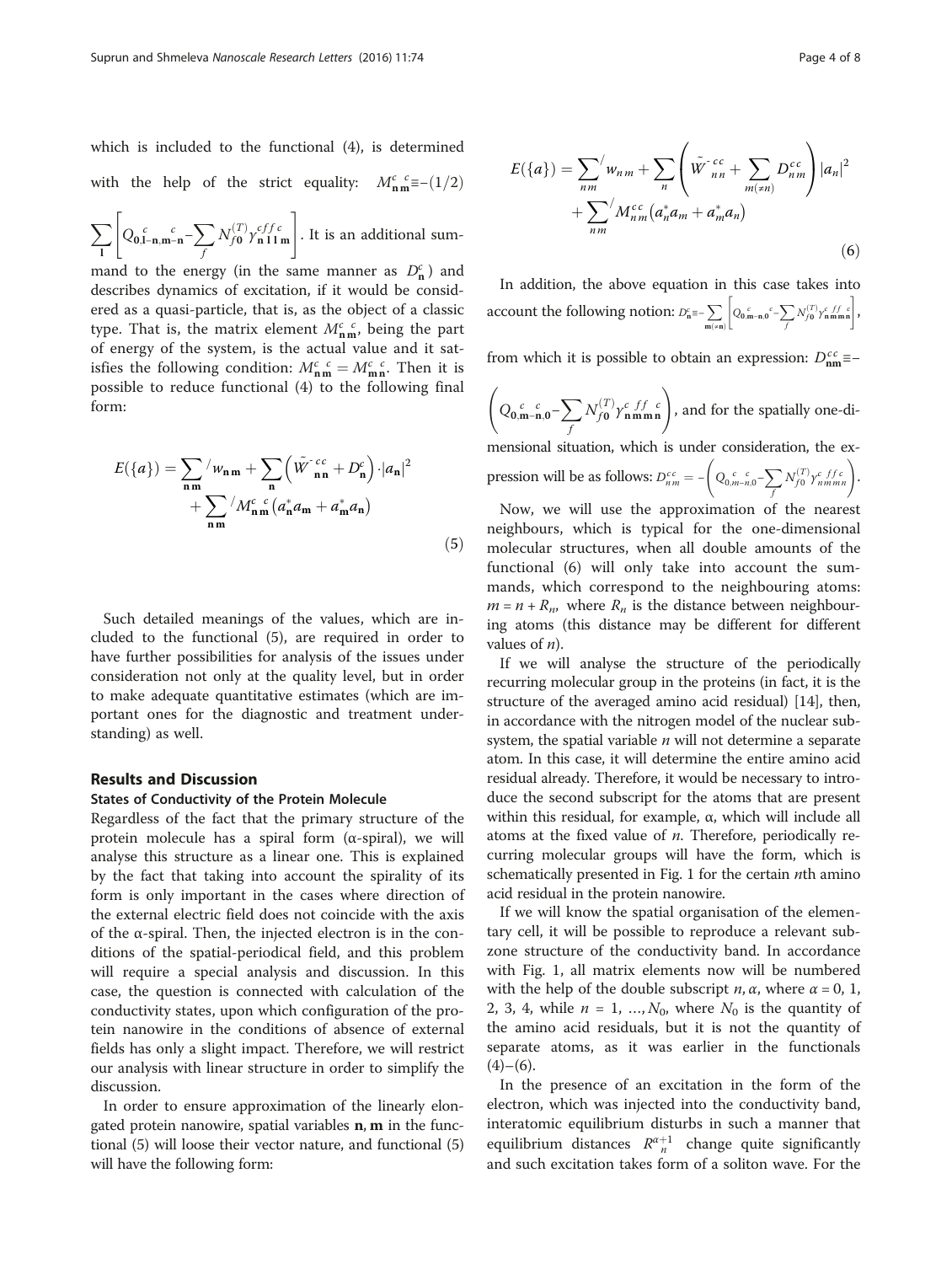time being, we will neglect this effect in order to pay attention to the conductivity states.

Let us consider that the equilibrium state is not disturbed, as well as that conditions  $R^{\alpha+1} = R_{\alpha+1} = R_0$  are<br>met. Then, with the help of the transformation of the met. Then, with the help of the transformation of the functional (6) in accordance with the latter supposition, as well as in accordance with Fig. 1, we may determine such working form of this functional:

$$
E({a}) = N_a w + \sum_{n=1}^{N_0} \left[ \sum_{\alpha=0}^4 (\tilde{W}^{\alpha}_{n} + P_{\alpha}) |a_{n\alpha}|^2 + M
$$
  
 
$$
\times \left\{ \sum_{\alpha=0}^1 (a_{n\alpha}^* a_{n,\alpha+1} + a_{n,\alpha+1}^* a_{n\alpha}) + \right. \\ \left. + \sum_{\alpha=2}^3 (a_{n,\alpha-1}^* a_{n,\alpha+1} + a_{n,\alpha+1}^* a_{n,\alpha-1}) + (a_{n\alpha}^* a_{n\alpha+1,0} + a_{n\alpha+1,0}^* a_{n\alpha}) \right\} \right].
$$
  
(7)

Within this functional, "c" subscripts, which symbolise conductivity band, are eliminated.  $N_a$  is the quantity of atoms, while  $N_0 = N_a/5$  is the quantity of the amino acid residuals. Designations for  $w \equiv w(R_0)$  and  $M \equiv M(R_0)$  may be obtained in a successive order from the general specifications:

$$
w_{\mathbf{n}\mathbf{m}} \equiv K_{\mathbf{n}-\mathbf{m}}/2 - \sum_{f} \left[ N_{f0}^{(T)} Q_{0,\mathbf{m}-\mathbf{n},0}^{f} - \sum_{g} N_{f0}^{(T)} N_{g0}^{(T)} \gamma_{\mathbf{n}\mathbf{m}\mathbf{m}\mathbf{n}}^{(T)} / 2 \right]
$$
(8)

$$
M_{\mathbf{n}\,\mathbf{m}}^{c\ c} = -(1/2) \sum_{\mathbf{l}} \left[ Q_{\mathbf{0},\mathbf{l}-\mathbf{n},\mathbf{m}-\mathbf{n}}^{c\ c} - \sum_{f} N_{f\mathbf{0}}^{(T)} \gamma_{\mathbf{n}\,\mathbf{l}\,\mathbf{l}\,\mathbf{m}}^{eff\ c} \right] \tag{9}
$$

Field summand  $\tilde{W}^{\alpha}_{n}$  is denoted as follows:  $\tilde{W}^{\alpha}_{n}$  $\tilde{W}_{n\alpha, n\alpha}^{cc}$ , while coefficients  $P_{\alpha}$  taking into account designation  $D \equiv D^{c} (R_0)$ , as well as the general specification:

$$
D_{nm}^{cc} = Q_{0,m-n,0}^{c} - \sum_{f} N_{f0}^{(T)} \gamma_{nmmn}^{c} \tag{10}
$$

are determined by the relationships:  $P_0 \equiv D^{cc}(R_n^1) \equiv D$ ;<br> $P_0 = D^{cc}(R_1^2)$  ;  $P_c = (R_1^2)(R_2 + R_2^c)(R_1^3)$  ;  $P_c = (R_1^2)(R_2 + R_2^c)(R_2^3)$  $P_1 \equiv D^{cc}(R_n^2) + D^{cc}(R_n^3)/2 = 3D/2; P_2 \equiv D^{cc}(R_n^4)/2 + D^{cc}(R_n^5)$ n)<br>o  $\equiv 3D/2$ ;  $P_3 \equiv D^{cc}(R_n^3)/2 \equiv D/2$ ; and  $P_4 \equiv D^{cc}(R_n^4)/2 \equiv D/2$ .<br>Now we will perform variation of the conventional Now, we will perform variation of the conventional

functional of the considered system:  $E_{cond}(\lbrace a \rbrace) = E(\lbrace a \rbrace)$  $+\varepsilon \left(1-\sum_{n=1}^{N_0}\sum_{\alpha=0}^4|a_{n\alpha}|^2\right)$ , where the main part of this func- $\left\langle n=1 \right\rangle$  a=0  $\left\langle n=0 \right\rangle$  /<br>tional is determined in (7), while its conventional part is

connected with the normalisation condition:  $\sum_{n=1}^{N_0} \sum_{\alpha=0}^{4} |a_{n\alpha}|^2 = 1.$  Parameter  $\varepsilon$  is the energy eigenvalue.  $n=1$   $\alpha=0$ <br>As the result of variation of the functional  $E_{\text{cond}}(\lbrace a \rbrace)$  in

respect of the functions  $a_{n\alpha}$  on the condition of  $\tilde{W}^{\alpha}_{n} = 0$ , as well as due to presentation of these functions in the form of:  $a_{n\alpha} = A_{\alpha} \exp(i kR_0 n)$ , it is possible to obtain such system consisting of five equations in order to determine both  $A_\alpha$  coefficients, and  $x \equiv \varepsilon / |D|$  eigenvalue, which determine energy ε:

$$
(x + 1)A0 + vA1 + ve-ikR0A2= 0; vA0 + (x + 3/2)A1 + vA2 + vA3= 0; veikR0A0 + vA1 + (x + 3/2)A2 + vA4= 0; vA1 + (x + 1/2)A3 = 0; vA2 + (x + 1/2)A4= 0
$$

In this case, we have introduced new designation:  $v=|M/D|$ , as well as we have used Born-Karman condition:  $a_1$   $\alpha = a_{N_0+1}$   $\alpha$ , which determines the wave vector:  $k = 2\pi j/N_0R_0$ , where, as usual, j will take integer values:  $j = 0, \pm 1, \pm 2, \dots$ , of which only the first  $N_0$ values correspond to the independent solutions.

Compatibility condition of this system leads to the equation of the fifth degree in respect of the non-dimensional eigenvalue x:

<span id="page-4-0"></span>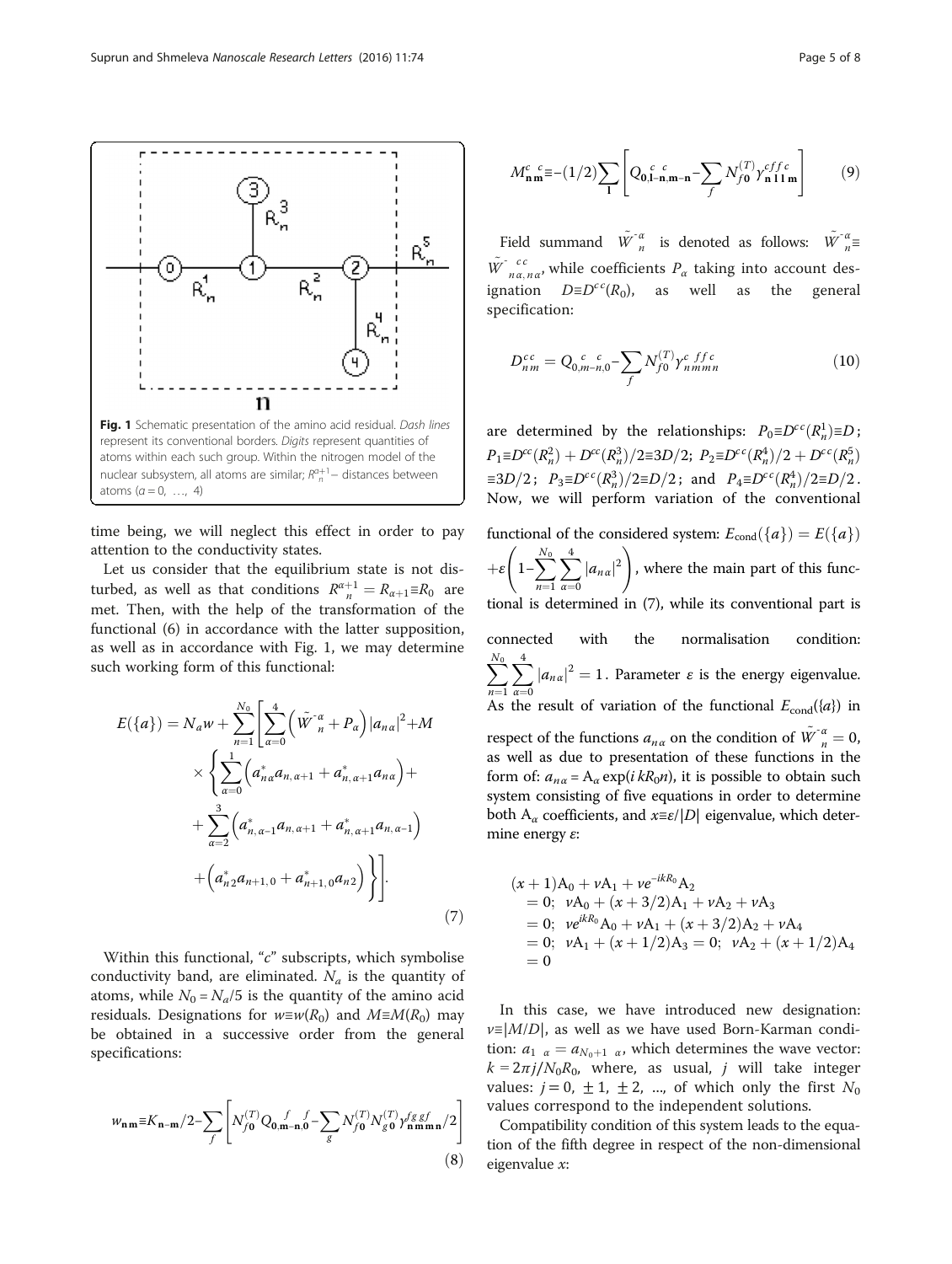$$
x^{5} + 5x^{4} + \frac{1}{2} (19 - 10\nu^{2})x^{3} + \frac{1}{2} (17 - 26\nu^{2} + 4\nu^{3} \cos(kR_{0}))x^{2} +
$$
  
+ 
$$
\frac{1}{16} (57 - 164\nu^{2} + 32\nu^{3} \cos(kR_{0}) + 48\nu^{4})x + \frac{1}{16}
$$
  

$$
\times (9 - 40\nu^{2} + 8\nu^{3} \cos(kR_{0}) + 32\nu^{4}) = 0.
$$
 (11)

The detailed graphical and numerical analysis of Eq. (11) makes it possible to develop the approximation solution of this equation. Because of there exist five such solutions, it is suitable to present the same in the matrix form and describe all five roots of Eq. (11) with the help of one relationship:

$$
x_{s}(\nu,k) = -\begin{pmatrix} 1.0\\3/2\\3/2\\1/2\\1/2 \end{pmatrix} + \begin{pmatrix} \nu^{2}\\ \nu\\ -\nu\\ \nu^{2}\\ \nu^{2} \end{pmatrix} + \begin{pmatrix} 3.15 \nu^{4}\\ -2.49 \nu^{2}\\ -1.42 \nu^{2}\\ -1.23 \nu^{4}\\ 3.72 \nu^{4} \end{pmatrix}
$$

$$
- \nu^{3} \begin{pmatrix} 0.68\\-3.10\\1.90\\-0.35\\0.87 \end{pmatrix} \cos(kR_{0}) . \tag{12}
$$

State subscript "s" will take five values (for example, from 0 to 4) and within the representation (12), it will accept these solutions from the top to the bottom. In spite of the approximate nature of these solutions, they are enough accurate as concerns quantitative understanding practically for any values within the interval 0  $\langle v \rangle$ , more particularly for the values that are close to  $v = 0.4$ . In the case of deviation from the value  $v = 0.4$ , numerical factors in the third summand of the right part of the expression (12) may slightly change. From the physical point of view, relationship of the resonance exchange energy  $|M|$  to the main part of the excitation energy  $|D|: v=|M/D|$  will ensure fulfilment of the following condition:  $0 < v < 1$ .

It is obvious that at  $v \neq 0$ , all eigenvalues are not degenerate values. Only in the idealised conditions, at  $v = 0$ , we will observe a pairwise degeneracy of two states:  $x_1(v, k) = x_2(v, k)$  and  $x_3(v, k) = x_4(v, k)$ . In this case, one pair of these states  $x_{1,2}(v, k)$  is always situated energetically lower lying of the non-degenerate state  $x_0(v, k)$ , while the second pair  $x_{3,4}(v, k)$  is always situated energetically higher lying of the non-degenerate state  $x_0(v, k)$ . As concerns each root of Eq. (12), if we will substitute this root into the output system, we will obtain

$$
(x + 1)A0 + vA1 + ve-ikR0A2= 0; vA0 + (x + 3/2)A1 + vA2 + vA3= 0; veikR0A0 + vA1 + (x + 3/2)A2 + vA4= 0; vA1 + (x + 1/2)A3 = 0; vA2 + (x + 1/2)A4= 0
$$

At the same time, taking into account the normalisation condition:  $\sum_{n=1}^{N_0}$  $n=1$  $\sum^4$  $\sum_{\alpha=0} |a_{n\alpha}|^2 = 1$ , it is possible to find<br>an accession to the form of five sets five solutions for  $A_\alpha$  coefficients in the form of five sets for them. However, there is no necessity to do so in the conditions of the absence of external fields. One thing is only important: it is necessary to state the fact of existence of these solutions, as well as the fact that they are normalised to the figure of one.

With the help of representation (12) and designation  $x\equiv \varepsilon/|D|$ , it is possible to find out actual (dimensional) eigenvalues of energy:  $\varepsilon_s(v, k) = |D| x_s(v, k)$ .

In order to formulate the final determination for the energy of the "protein nanowire-injected electron" system (this energy will be an important figure later on), we will

return to the conventional functional:  $E_{cond}(\lbrace a \rbrace) = E$ 

 $(\lbrace a \rbrace) + \varepsilon \Bigg(1 - \sum_{n=1}^{N_0}$  $n=1$  $\sum^4$  $\left(1-\sum_{n=1}^{N_0}\sum_{\alpha=0}^{4}|a_{n\alpha}|^2\right)$ . On the one hand, the sec-

ond summand (along with the multiplicand  $\varepsilon$ ) within this expression for the energy is identically transformed into 0, if  $a_{n\alpha} = A_{\alpha} \exp(i kR_0 n)$  solutions exist and if they are normalised. Then, the following relationship:  $E_{\text{cond}}(\{a\})$  =  $E({a})$  is obvious. On the other hand, in order to clear up the question on the explicit form of energy  $E({a})$ , as well as on the explicit form of energy  $E_{\text{cond}}(\lbrace a \rbrace)$  (without necessity to find out the explicit forms of the wave functions  $a_{n\alpha} = A_{\alpha} \exp(i k R_0 n)$ , we will utilise the following considerations. This same energy may be described in the

form as follows: 
$$
E_{\text{cond}}(\{a\}) = \varepsilon + E(\{a\}) - \varepsilon \sum_{n=1}^{N_0} \sum_{\alpha=0}^{4} |a_{n\alpha}|^2
$$
.  
The eigenfunctions  $a_{n\alpha} = A_{\alpha} \exp(i kR_0 n)$ , if they were

found, will ensure transformation of  $E({a})- \varepsilon \sum_{n=1}^{N_0}$  $n=1$  $\sum^4$  $\alpha=0$  $|a_{n\alpha}|^2$  (the part of the difference, which depends on  $a_{n\alpha}$ )

into 0 (zero). It follows from the expression (7), that only product  $N_a w$  will remain from this difference, and at the same time, we will have the following expression for the energy, which we want to determine:  $E_{\text{cond}}(\{a\}) = N_a w + \varepsilon$ . Therefore, taking into account the equality:  $E_{\text{cond}}(\{a\}) = E(\{a\})$ , we at last will come to the following expression: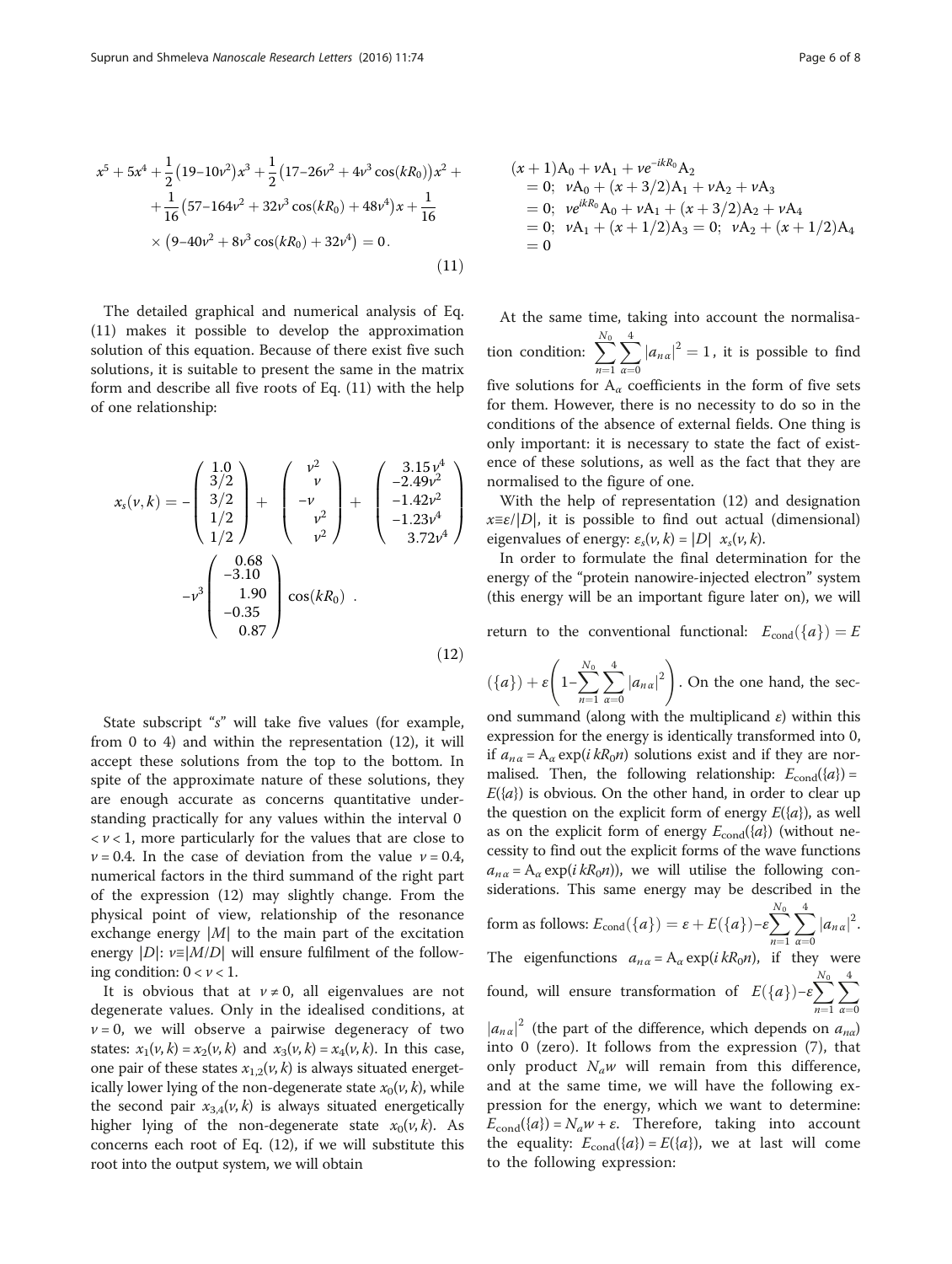The energy  $E_s(v, k)$  may be detailed up to the calculated-and-evaluative level with the help of expressions (8)–(10). Particularly, such detalization may be interested from the special point of view, where it may help to determine influence of the temperature upon the electron subsystem, as well as upon the microcurrent due to the presence of the injected electron in the conditions of availability of external fields. However, we will not detail this energy here, because the main goal of this research is not connected with the detailed calculation of the determined energies; this research is aimed at the qualitative analysis of the general properties of conductivity.

## Determination of Current Density

Current density has such a general definition:  $\mathbf{j} = e \, n\mathbf{V}$ , where  $e$  is the charge of an electron;  $n$  is the average volume density of charges. As concerns a single-injected electron, this density (with the accuracy to the  $e \, n$  product, which is a constant value for each protein molecule) in fact is determined by the velocity V. Taking into consideration the fact that current is to be determined based on the consideration on an injected electron, it is necessary to consider this electron as a free quasi-particle of the classic type within the conductivity band of the primary structure of the protein molecule [\[19](#page--1-0)–[21\]](#page--1-0). In this case, each of the eigenvalues  $E_s(v, k)$  for the energies of subzones is to be considered as a classic Hamiltonian of the wave pulse  $p = \hbar k$  [[21](#page--1-0), [22](#page--1-0)].

The above was a brief justification of the possibility of review of the primary structure of the protein molecule as a linear elongated object. Therefore, taking into consideration the Hamiltonian pattern of energy  $E_s(v, k)$  in respect of the wave vector  $k$ , it would be sufficient to analyse only the value of velocity in the spatially onedimensional situation (this velocity is a standard one for the solid bodies):  $V_s(v, k) = (1/\hbar)[dE_s(v, k)/dk]$ . It is important to underline that negativity of the value  $V_s(v, k)$ is to be interpreted as the opposite directionality of the velocity vector in respect of those direction, which was determined as the positive one.

With the help of the explicit form of the energy  $E_s(v, k)$ in the expression for the velocity, it may be found out that:

$$
V_s(\nu, k) = \frac{1}{\hbar} |D| R_0 \begin{pmatrix} 0.68 \\ -3.10 \\ 1.90 \\ -0.35 \\ 0.87 \end{pmatrix} \nu^3 \sin(kR_0).
$$
 As it may be

inferred from this expression, two of these velocities (the velocities, which correspond to the "abnormal" subzones  $E_1(v, k)$  and  $E_3(v, k)$  are presented as negative values as compared with the other ("normal") subzones.

expression: 
$$
j_s = \frac{e|D|R_0}{\hbar N_0 V_0} \begin{pmatrix} 0.68 \\ -3.10 \\ 1.90 \\ -0.35 \\ 0.87 \end{pmatrix} v^3 \sin(kR_0)
$$
. Here, we

have taken into account that for a single-injected electron:  $n \equiv 1/N_0V_0$ , where  $V_0$  is the effective average volume of the amino acid residual, while  $N_0$  is the quantity of the amino acid residuals (as it was already noted above).

Based on any physical considerations (both classic ones, and quantum ones; "classic language" says about parallel connection, while "quantum language" says about equal probability of the conductivity channels), it is obvious that the value of the general current density  $j$ within the entire conductivity band is determined by the

following sum: 
$$
j = \sum_{s=0}^{4} j_s
$$
. If we will substitute the values  $j_s$ , which we have just determined, we will obtain:  $j = 0$ .  
This result (which is an unexpected one at the first

This result (which is an unexpected one, at the first glance) we have to consider in effect as the test result concerning correctness of the entire previous analysis. Because of the conditions where there are no any factors, which would disturb an electrostatic equilibrium of the system and which may be interpreted as external electric fields, no current must exist.

# Conclusions

It has been shown that the primary structure of the protein molecule may be considered as a semiconductor nanowire in accordance with the numbers of filling representation. Based on this representation, it has been established that the conductivity band consists of five subzones. Three of these subzones have normal dispersion laws, while the rest two sub-bands have abnormal dispersion laws. Current density was calculated in the conditions of the complete absence of any disturbances of the electrostatic equilibrium of the system. It has been shown that under such conditions, current density is exactly equal to zero, and this fact is the evidence of correctness of the calculated conductivity band, as well as evidence of possibility to apply this calculated conductivity band in respect of the actual situation, which is connected with the presence of external fields.

#### Competing interests

The authors declare that they have no competing interests.

## Authors' contributions

ADS formulated a scientific problem, analysed the results, and took part in the discussing and formulating the conclusions. LVS made the mathematical calculations and took part in the discussing of the results and conclusions. Both authors read and approved the final manuscript.